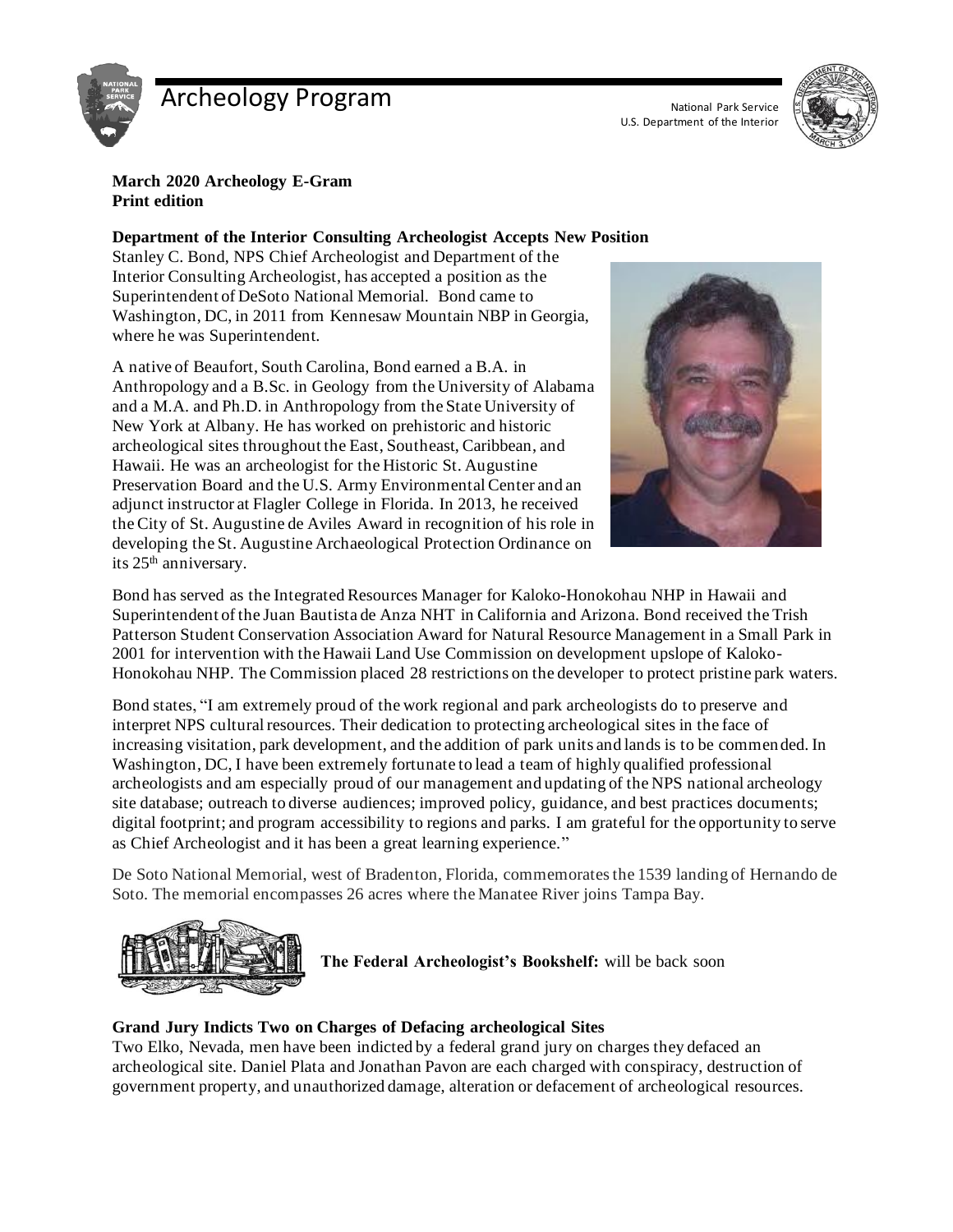A release from the U.S. Attorney's Office in Nevada alleges Pavon posted a video on his Instagram account showing Plata vandalizing property in a trio of incidents. The third involved the defacing of rock formations within the White River Narrows Archaeological District in the Basin and Range National Monument. Pavon acted as a lookout while Plata spray-painted on rock formations that contained petroglyphs. The Bureau of Land Management investigated the case.

#### *By Glenn Puit, Las Vegas Review-Journal*

#### **A Message from the Archeology E-Gram Staff**

The Archeology E-Gram is uncharacteristically short this month. Because of the Coronavirus pandemic, Archeology Program staff in Washington, DC are all teleworking. Among our friends, neighbors, and families are people who, through age and health factors, are at greater risk for complications should they contract the virus. We stay home to keep them healthy!

Wherever you are, and whatever you are doing, we hope that you and your loved ones are healthy and safe.

# **GRANTS AND TRAINING**

#### **NAGPRA Grants Now Available for FY20**

The National NAGPRA Program is currently accepting applications for Repatriation grants. The deadline to apply is April 10, 2020.

For more information, go to [https://www.nps.gov/subjects/nagpra/grant-opportunities.htm.](https://www.nps.gov/subjects/nagpra/grant-opportunities.htm)

**Contact:** Sarah Glass, Notice and Grant Coordinator, National NAGPRA Program, 202-354-2201

#### **National Park Service Offers Innovative Photography Techniques for Archeologists**

The National Center for Preservation Technology and Training is offering Innovative Photography Techniques for Archeologists and Historic Preservationists June 22 - June 26, 2020, at Mesa Verde National Park. The objectives of the course are to provide archeologists and other cultural resources professionals with methods and technologies to become better photographers. Learn to fully exploit your camera capabilities and know when and how to use the right camera for the specific job. Topics include:

- Camera basics and light
- Advanced methods
- Digital High Dynamic Range (HDR) Photography
- Architectural photography
- Reflective Transformation Imaging (RTI)
- Close Range Photogrammetry
- Drone-acquired Aerial Photography
- Thermal and Near-Infrared Aerial Photography

Instructorsinclude Neil Dixon, The Front Standard Photography; David Knoerlin, FDI Precision Photography; Jesse Casana, Dartmouth University. The photography classroom sessions will be held on the old Mesa Verde Research Center building. The cost is \$500.

Lodging is available within Mesa Verde National Park at the Far View Lodge. A promotional rate is now available for reservations in (800.449.2288) and online [\(www.visitmesaverde.com\)](http://r20.rs6.net/tn.jsp?f=001g8W0yWFCCYLlc9olyP9y1diea1vogEaqXRxPtCTV7n5kWO0EOgRItwBfnwY4EzMhbNqXJv5UheIXTOeB2oYENTXp0fiiQNuR6Qpb5E1uCkaTXbUxIsH7_JqocdfisIU0lfzn0-6L0K8gbedJO9jOrayWYmbGs4HLHBUVPw4pJHEtiE7beGeRiA==&c=aOxhWnX6IHk5YTqJ4G6-e3s64cjodyrygDO6U5BV-Arx28JnOZI3-Q==&ch=oD5ESG0bs_2R7Wrc8BLgRzg9LJ-pZ-3wlJNyDjzRJbrYlbecQb7vpw==) with PHOTO20 as the promo code. 22- 25, 2020.